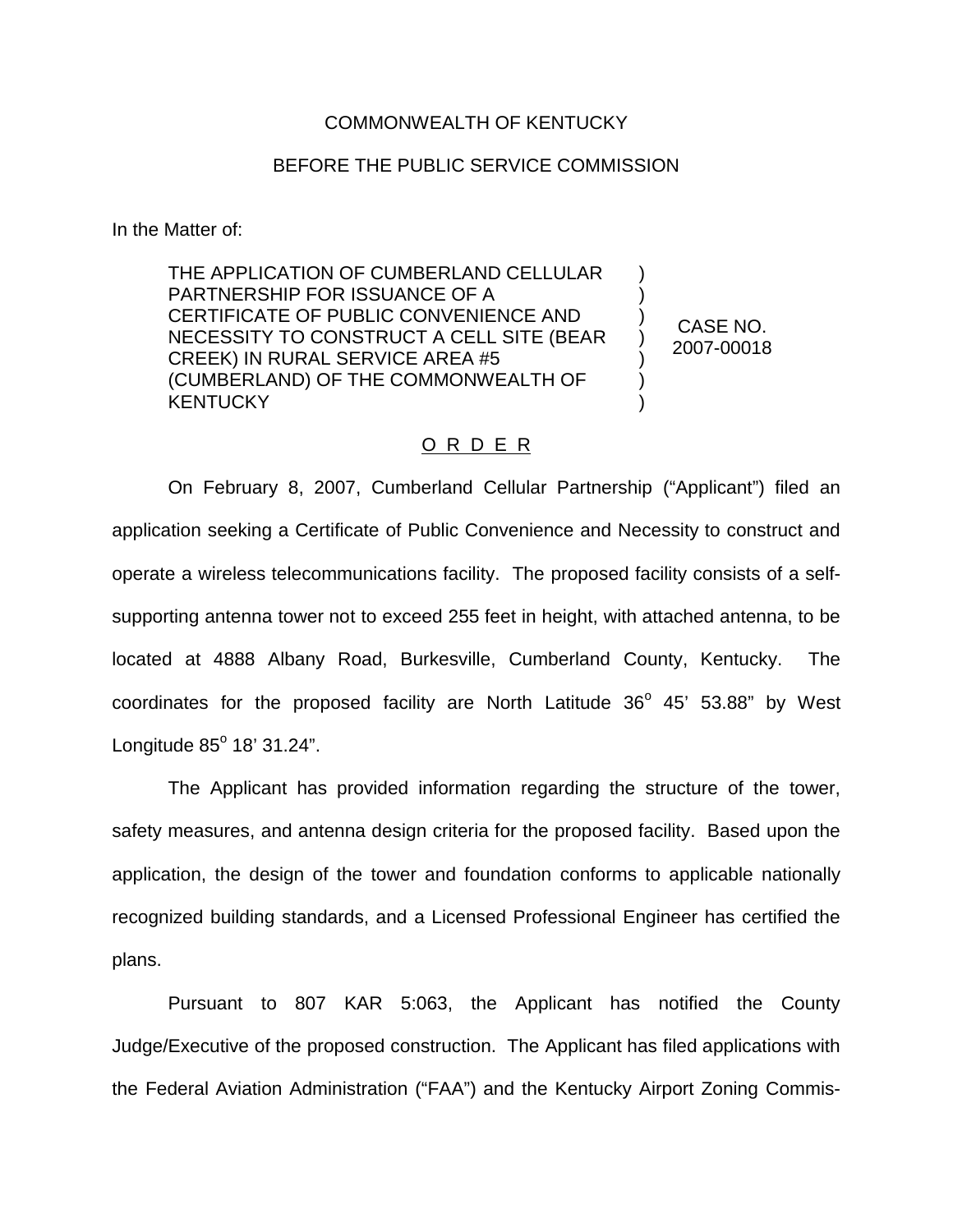sion ("KAZC") seeking approval for the construction and operation of the proposed facility. Both decisions are pending.

The Applicant has filed evidence of the appropriate notices provided pursuant to 807 KAR 5:063. The notices solicited any comments and informed the recipients of their right to request intervention. To date, no public comments have been filed with the Commission.

The Commission, having considered the evidence of record and being otherwise sufficiently advised, finds that the Applicant has demonstrated that a facility is necessary to provide adequate utility service and that, therefore, a Certificate of Public Convenience and Necessity to construct the proposed facility should be granted.

Pursuant to KRS 278.280, the Commission is required to determine proper practices to be observed when it finds, upon complaint or on its own motion, that the facilities of any utility subject to its jurisdiction are unreasonable, unsafe, improper, or insufficient. To assist the Commission in its efforts to comply with this mandate, the Applicant should notify the Commission if it does not use this antenna tower to provide service in the manner set out in its application and this Order. Upon receipt of such notice, the Commission may, on its own motion, institute proceedings to consider the proper practices, including removal of the unused antenna tower, which should be observed by the Applicant.

IT IS THEREFORE ORDERED that:

1. The Applicant is granted a Certificate of Public Convenience and Necessity to construct a wireless telecommunications facility. The proposed facility consists of a self-supporting antenna tower not to exceed 255 feet in height, with